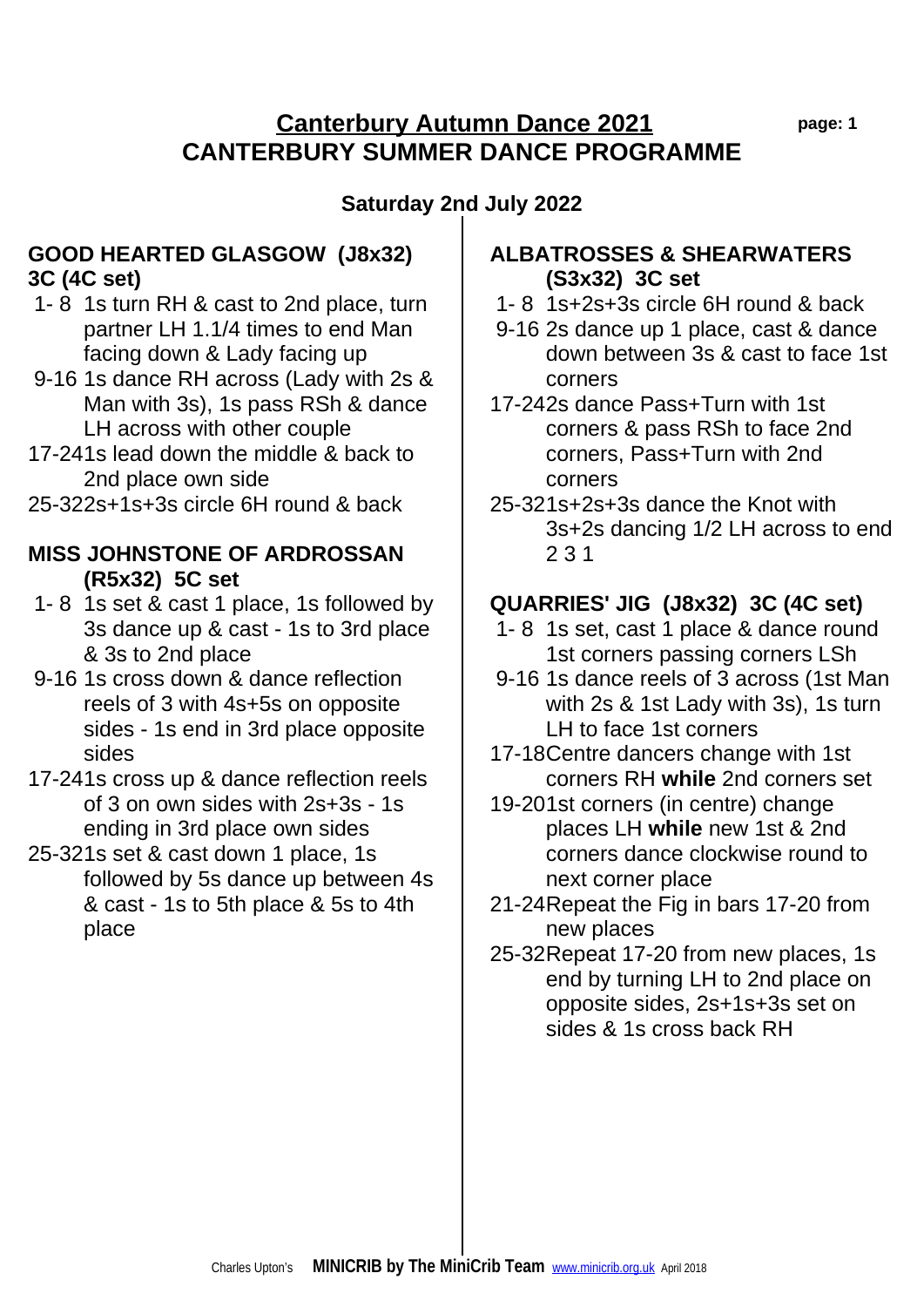## **Canterbury Autumn Dance 2021 page: 2 CANTERBURY SUMMER DANCE PROGRAMME**

# **Saturday 2nd July 2022**

#### **THE MUSIC MAKARS (R8x32) 3C (4C set)**

- 1- 8 1s turn RH, cast 1 place & turn partner LH to Bal-in-Line position with 1st corners
- 9-16 1s Bal-in-Line with 1st corners then face 1st corners & set, 1s turn to right again & Bal-in-Line with corners then turn ptnr RH to face 2nd crnrs
- 17-241s Bal-in-Line with 2nd corners then face 2nd corners & set, 1s turn to left again & Bal-in-Line with corners then turn prtnr LH to end 1L facing 2s, 1M facing 3s
- 25-321s dance RH across (1L with 2s & 1M with 3s), 1s change places passing RSh & dance LH across with other couple

# **SUGAR CANDIE (S8x32) 3C (4C set)**

- 1- 8 1s set & cast 1 place, cross passing LSh & cast RSh round their 1st corner into centre ending BtoB (Lady facing up, Man down)
- 9-16 1L circle left with 2s & 1M with 3s, turn to face partner & set, 3/4 turn partner 2H to end facing 1st corners
- 17-241s turn 1st corner RH, partner LH, 2nd corner RH, partner LH & end facing 1st corners
- 25-321s dance Reel of 3 on opposite sides passing 1st corner LSh & cross RH to 2nd place own sides

## **COPYCAT PRELUDE (J8x32) 3C (4C set)**

- 1- 8 1L sets then 1M sets as 1L casts, 1M casts as 1L crosses up to start 1/2 Fig of 8 round 2M & 1L completes 1/2 Fig as 1M starts 1/2 Fig round 2L
- 9-12 1M completes 1/2 Fig of 8 as 1L starts 1/2 Fig round 3L, 1L completes 1/2 Fig of 8 as 1M starts 1/2 Fig round 3M
- 13-161M completes 1/2 Fig of 8 as 1L dances up between 2s & petronella turns to face down, 1L sets as 1M petronella turns between 3s to face up
- 17-241s turn to right & dance RSh reels of 3 across to end facing 1st corners
- 25-321s dance Pass+Turn with 1st corners, pass RSh & dance LH across (1M with 2s & 1L with 3s) to end in 2nd place own sides

# **THE SAILOR (R8x32) 3C (4C set)**

- 1- 8 1s cross down RH to face out between 2s & 3s giving hands to each corner & set, 1s cast round 1st corner to form lines of 3 across with 2s/3s & 2s+1s+3s set
- 9-16 1s (turning to right) dance RSh reels of 3 across & 1s end passing LSh to 2nd place on opposite sides
- 17-241s lead down for 2 bars & lead up, cross at the top & cast to 2nd place on own sides
- 25-322s+1s dance R&L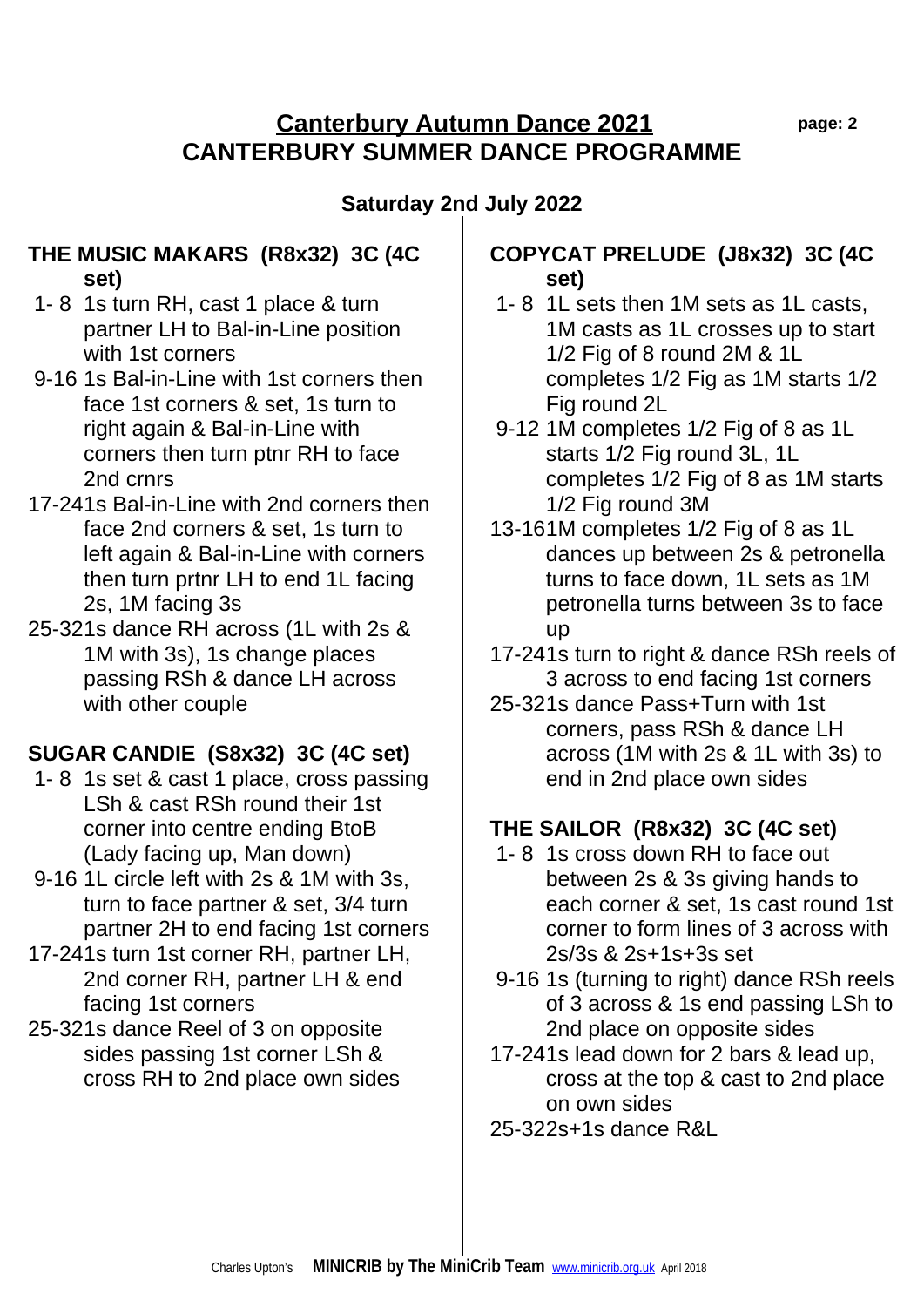#### **Canterbury Autumn Dance 2021 page: 3 CANTERBURY SUMMER DANCE PROGRAMME**

## **Saturday 2nd July 2022**

## **THE DREAM CATCHER (S96) Sq.Set**

- 1- 8 All circle 8H round & back
- 9-16 1s+3s dance the Swirl:- Turn partner RH into Allemande hold & dance LSh round other couple 1/2 way, dance LH across & swirl to face side couples (BtoB with ptnr & Lady facing Man)
- 17-24All dance reels of 4 across
- 25-32All set & dancing couples dance out between side couples, cross & cast to change places RH with partner back into places
- 33-40All set & advance with partners, retire diagonally with corners & set
- 41-481L+4M dance R&L with 3L+2M (on diagonal)
- 49-561M+2L dance R&L with 3M+4L (other diagonal)
- 57-64All set with corners, Adv+Ret with partners & set
- 65-882s & 4s repeat bars 9-32
- 89-96All circle 8H round & back

#### **MRS MACLEOD (of Raasay) (R8x32) 3C (4C set)**

- 1- 8 1s+2s dance RH across & LH back
- 9-16 1s lead down the middle & up to face 1st corners
- 17-241s set to 1st corners & turn 2H, set & turn 2nd corners
- 25-321s dance reels of 3 on opposite sides giving LSh to 1st corners & cross to 2nd place own sides

## **ST ANDREW'S FAIR (J8x32) 3C (4C set)**

- 1- 8 1s cross RH, cast 2 places, cross LH below 3s & cast up to 2nd place own sides
- 9-16 2s+1s+3s 1/2 turn RH retain hands & all set (M face down & L up) 2L leads Ladies across & down own side **while** 3M leads Men across & up
- 17-243s+1s+2s circle 6H round & back
- 25-323s+1s+2s 1/2 turn LH retain hands & all set (M face up & L down) 2L leads Ladies across & up own side **while** 3M leads Men across & down

#### **THE DE'IL AMANG THE TAILORS (R8x32) 3C (4C set)**

- 1- 8 1s+2s set & dance RH across 1/2 way, set & dance LH across 1/2 way back to place
- 9-16 1s lead down the middle & back to top
- 17-241s+2s dance Allemande
- 25-322s+1s+3s circle 6H round & back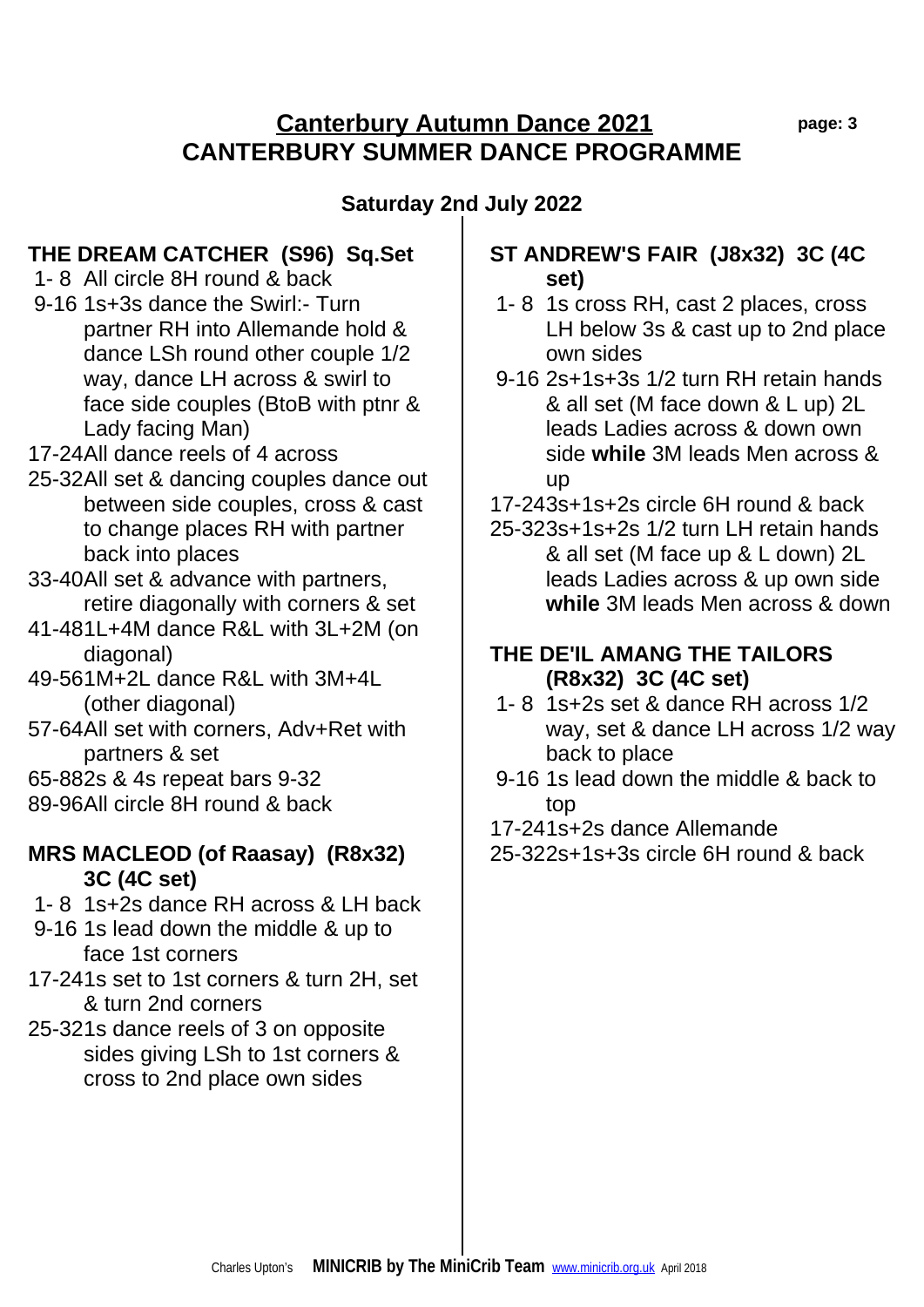## **Canterbury Autumn Dance 2021 page: 4 CANTERBURY SUMMER DANCE PROGRAMME**

# **Saturday 2nd July 2022**

## **KINFAUNS CASTLE (S5x32) 5C set**

- 1- 8 2s & 4s dance full diagonal RSh reels of 4 with 1st corners (passing partner LSh to start)
- 9-16 2s & 4s dance full reel of 4 with 2nd corners (dancing LSh round partner to face 2nd corners)
- 17-242s & 4s dance Figs of 8 on sides dancing in front of dancer on left (Ladies down & Men up) & meet ready for a Poussette
- 25-321s+2s **also** 3s+4s dance 1/2 Diamond Poussette, 1s+4s **also**  3s+5s dance 1/2 Diamond Poussette to end 2 4 1 5 3

## **POSTIE'S JIG (J4x32) 4C set**

- 1- 8 1s & 4s set & cast in 1 place, 1s & 4s dance 1/2 Figs of 8 round new end couples
- 9-12 1M+4M & 1L+4L cross (men making an arch) & turn corners with free hand to face up/down
- 13-161s+4s dance down/up (couple dancing up make the arch) & turn corners
- 17-24Repeat bars 9-16 from new positions
- 25-321s+4s dance 1/2 R&L, turn partner RH

#### **MRS STUART LINNELL (R8x40) 3C (4C set)**

- 1- 8 1s set & cast 1 place, 2s+1s+3s set & 1s set adv & turn right about to face out to own sides **while** 2L & 3M petronella right into middle to diamond formation (2L in centre at top, 3M in centre at bottom) **while**  2M & 3L cast into 2nd places to 1M facing 2M & 1L facing 3L in a line across
- 9-16 1s+2M+3L 1/2 reel of 4 across, 1s 3/4 turn LH to Lady facing up & Man down (M face M, L face L), 1s change pl RH with facing persons (2L & 3M)
- 17-242L+3M+1s 1/2 reel of 4, 2L+3M 3/4 turn LH to M face Ladies side (M facing M) & Lady face M side in line across & change place RH with facing prsns
- 25-322M+3L dance 1/2 reel of 4 across with 3M+2L to end Man facing Men's side (M facing M), all set & 2s+3s 3/4 turn RH onto sides **while**  1s set & turn right about to form a circle with 1s+2s+3s all facing clockwise
- 33-40All chase clockwise (8 bars) after 4 bars 1s turn RH in centre to end on own sides 2 1 3

#### **INDIAN RIVER STRATHSPEY (S3x32) 3C Triangular set**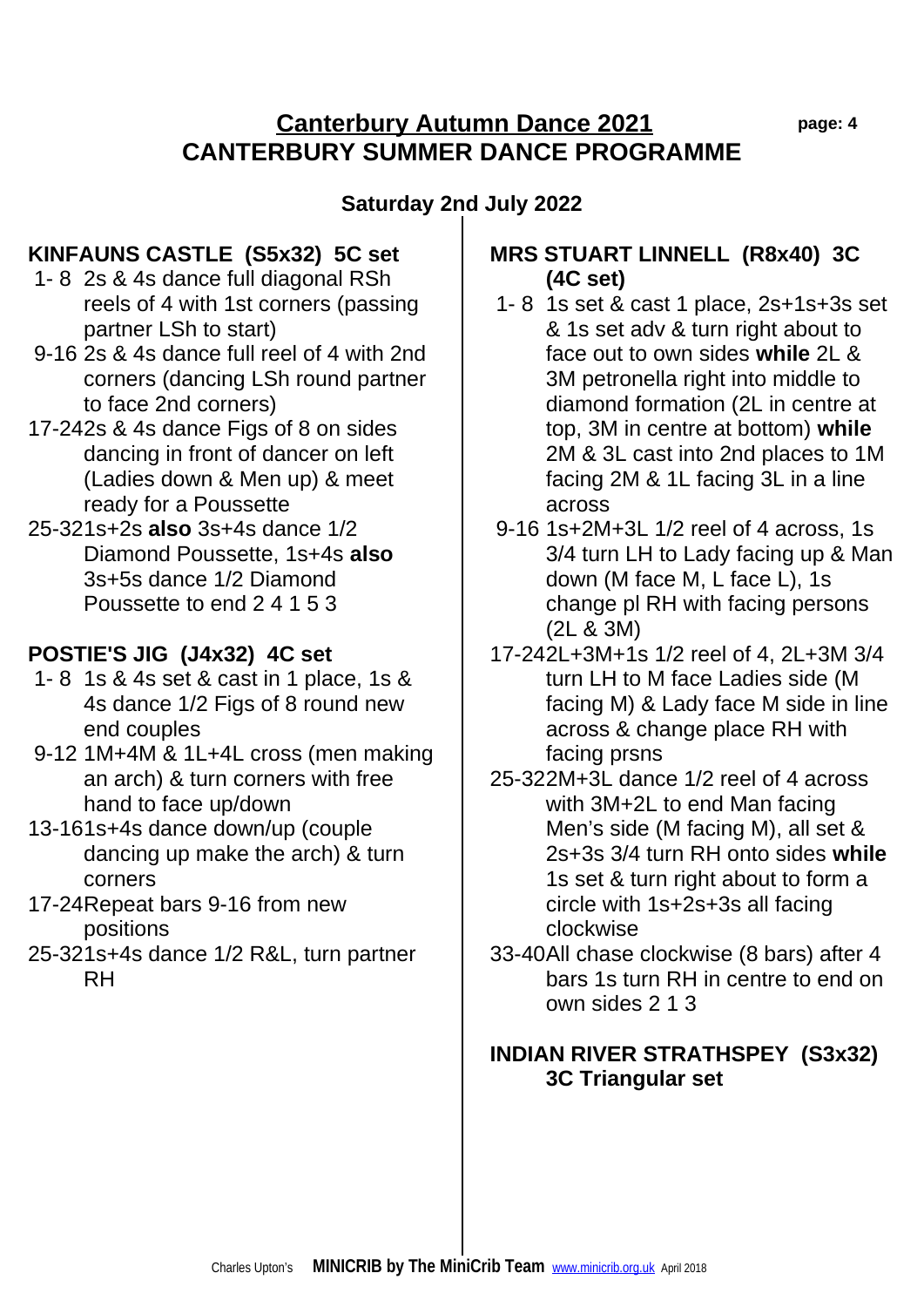## **Canterbury Autumn Dance 2021 page: 5 CANTERBURY SUMMER DANCE PROGRAMME**

# **Saturday 2nd July 2022**

- 1- 8 1s+2s+3s in prom hold dance a reel of 3 across the set, 1s passing 3s RSh to start
- 9-16 1s (with Lady leading) dance RH across with 3s & dance LH across with 2s
- 17-242s+3s dance Ladies Chain across the set **while** 1s set (2 bars) & then dance between 2s+3s & cast individually back to places
- 25-321s+3s dance 1/2 R&L, 1s+2s dance 1/2 R&L to end 3 1 2

## **THE ELEPHANT'S STAMPEDE (J4x48) Sq.Set**

- 1- 8 All circle 8H round & back
- 9-16 1s+3s advance & with free hand join with 2s & 4s & retire into longwise set across the dance, all dance 1/2 parallel reels of 4 across
- 17-24All dance 1/2 R&L at each end of set, turn (person on Mans left) RH 1.1/2 times to form Sq.Set
- 25-32All Ladies petronella turn to next Ladies place to right & set, repeat to meet partner (all have progressed 1 place to right)
- 33-48All dance full Schiehallion Reel

## **THE BLACK MOUNTAIN REEL (R5x32) 5C set**

- 1- 8 1s & 3s cross RH & cast down 1 place, dance 1/2 Fig of 8 round the couples above them & cross to face 1st corners
- 9-16 1s & 3s turn 1st corners RH & partner LH, turn 2nd corner RH & partner LH to face 1st corners again
- 17-241s & 3s dance diagonal reels of 4 with 1st corners
- 25-32All dance RH across once round (1L with 2s, 1M+3L with 4s & 3M with 5s), 1s & 3s turn ptnrs LH & cast one place

#### **THE MINISTER ON THE LOCH (S3x32) 3C set**

- 1- 8 1s+2s dance Diamond Poussette
- 9-16 1s dance down for 2 steps, turn 2H, dance up to top & turn 2H
- 17-241s+3s dance double Fig of 8 round 2s with 1s casting to start
- 25-321M+2M turn LH 1.1/2 times **while**  1L+2L turn RH 1.1/2 times, 1M+3M turn RH 1.1/2 times **while** 1L+3L turn LH 1.1/2 times

# **THE RUTLAND REEL (R8x40) 3C (4C set)**

 1- 8 1s set & cast 1 place, 1s cross between 3s & cast up to 2nd place opposite sides